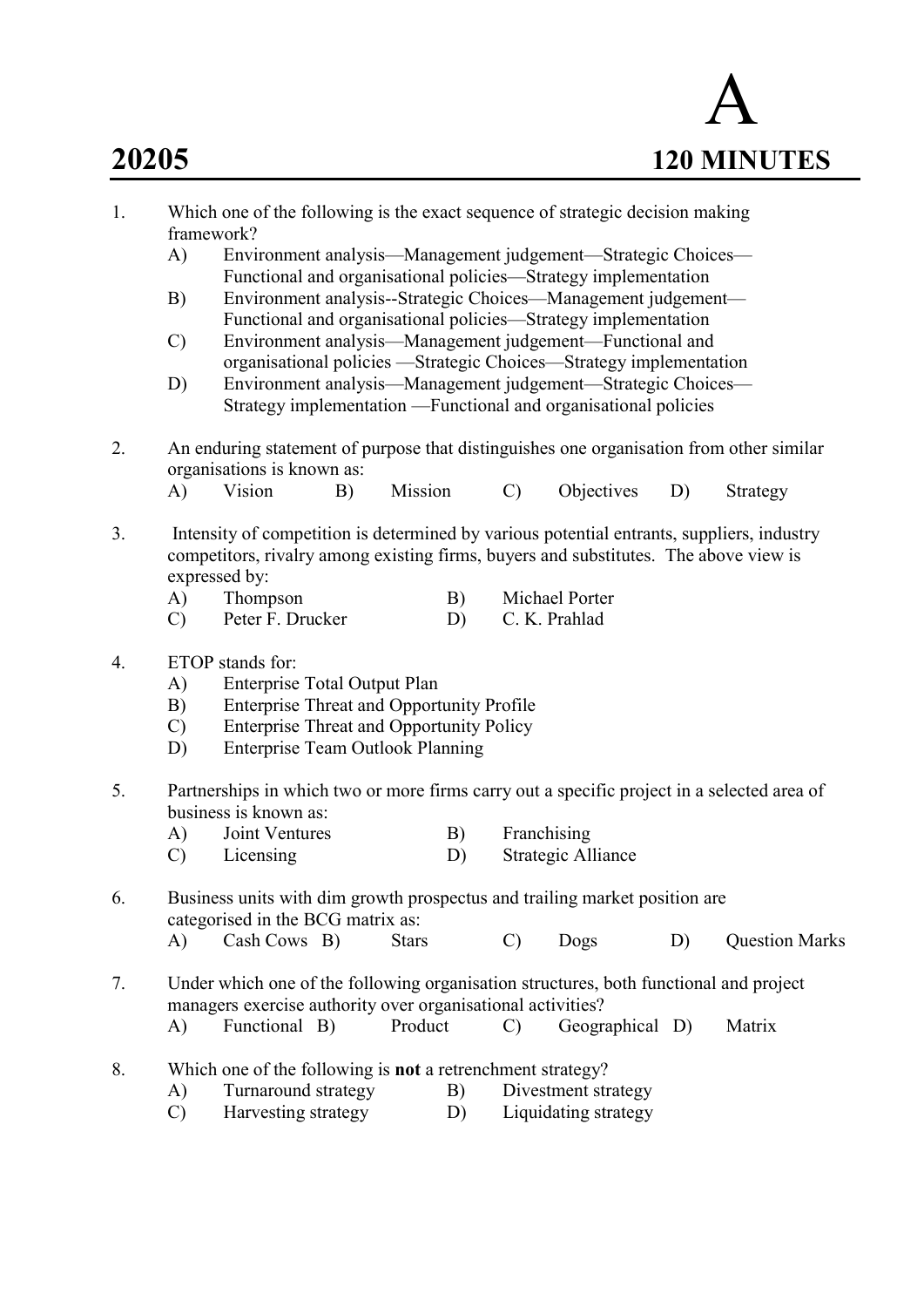- 9. ------ was instrumental in developing MBO.
	-

A) Henry Fayol B) Peter F. Drucker<br>
C) Harold Koontz D) Abraham Maslow Abraham Maslow

10. Identify the one which is not an argument in support of the contention,'management is a profession':

- A) A systematic body of knowledge
- B) Need for learning and proper organisation
- C) Dominance of profit motive over service motive
- D) Entry restricted on the basis of examination or education
- 11. Match the following:

|               | List I                                      |              | List II                   |
|---------------|---------------------------------------------|--------------|---------------------------|
|               | (i) Development of scientific management a) |              | L.M. Gilbreth             |
|               | (ii) Time and Motion study                  |              | b) Henry Fayol            |
|               | (iii) Concern for welfare of workers        |              | c) F. W. Taylor           |
|               | (iv) General Theory of Management           |              | d) Robert Owen            |
| A)            | $i-c$ ; ii-b; iii-d; iv-a                   | $\mathbf{B}$ | $i-c$ ; ii-d; iii-a; iv-b |
| $\mathcal{C}$ | $i-c$ ; ii-b; iii-a; iv-d                   | D)           | $i-c$ ; ii-a; iii-d; iv-b |

12. The propounder of ERG (Existence, Relatedness and Growth) theory of motivation:

|  | Alderfer |  | Mc Cleland C) |  | Maslow |  | Elton Mayo |
|--|----------|--|---------------|--|--------|--|------------|
|--|----------|--|---------------|--|--------|--|------------|

13. ----- is not regarded as a strong supporter of behavioural theory of management.

- A) Elton Mayo B) Douglas Mc Gregor
- C) Henry Gantt D) Mary Parker Follet

# 14. Match the following:

|               | List I                                                                                                       |                |                           | List II |           |
|---------------|--------------------------------------------------------------------------------------------------------------|----------------|---------------------------|---------|-----------|
| (1)           | What organisation hope to achieve in specific<br>measurable terms                                            |                |                           | a)      | Policy    |
| (11)          | Long term direction and scope of an organisation                                                             |                |                           | b)      | Programme |
| (iii)         | Broad course of action governing employees at all<br>levels                                                  | $\mathbf{c}$ ) | Strategy                  |         |           |
|               | (iv) A predetermined and established guidelines aimed<br>towards attainment of accepted goals and objectives | d)             | Objectives                |         |           |
| A)            | $i-d$ ; ii-c; iii-b; iv-a                                                                                    | B)             | $i-c$ ; ii-d; iii-a; iv-b |         |           |
| $\mathcal{C}$ | $i-c$ ; ii-b; iii-a; iv-d                                                                                    | D)             | $i-c$ ; ii-a; iii-d; iv-b |         |           |
|               | Passive leadership style in which the leader assumes the role of just another n                              |                |                           |         |           |

15. Passive leadership style in which the leader assumes the role of just another member of the group:

| A) | Paternalistic style | B) | Laissez faire style |
|----|---------------------|----|---------------------|
|    | Autocratic style    |    | Charismatic style   |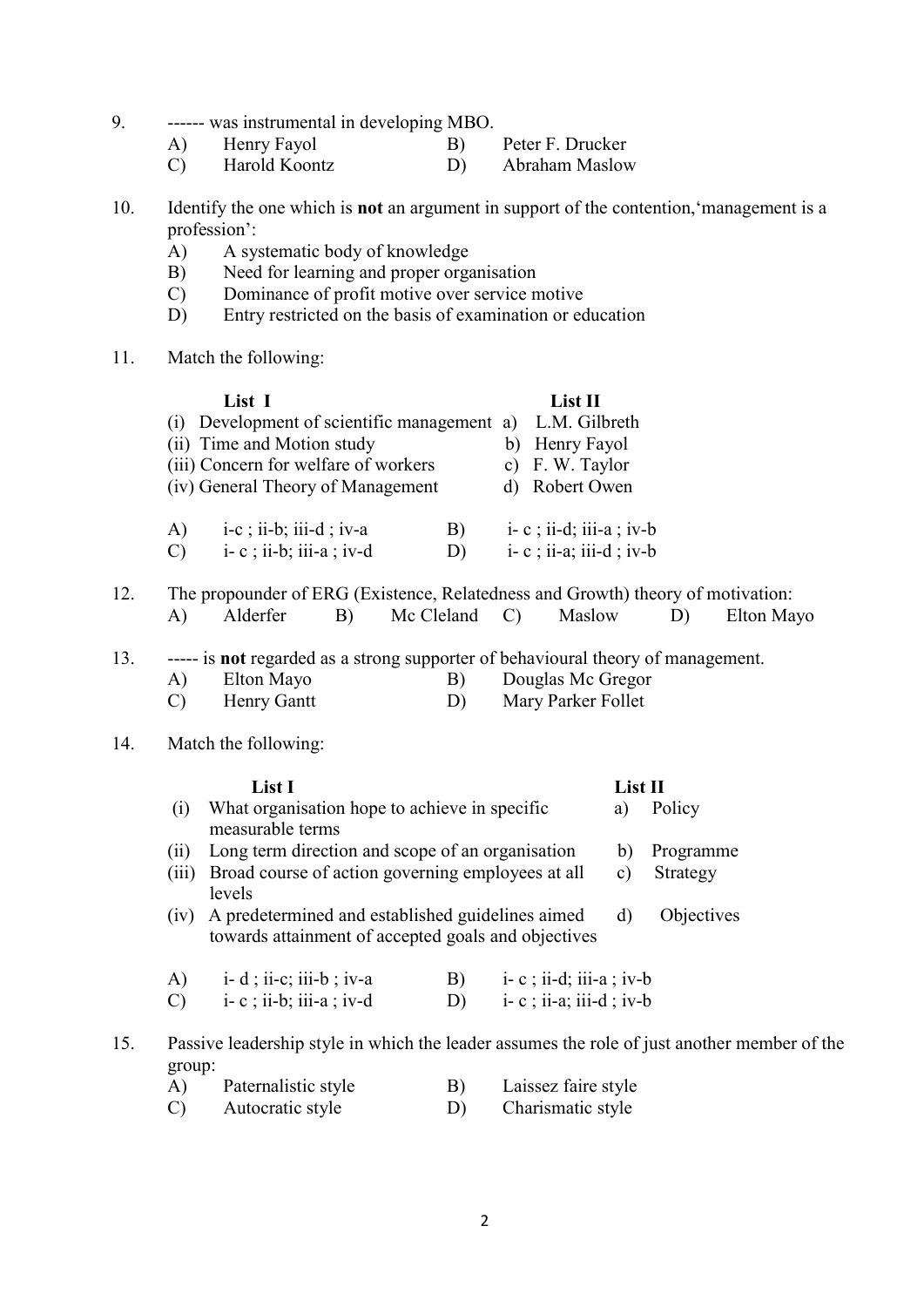- 16. Pick the correct sequence that can be found in a sound control system:
	- A) Establishment of standards—Measurement of performance—Comparison of actuals against standards—Correction of deviation
	- B) Establishment of standards——Comparison of actuals against standards -- Measurement of performance—Correction of deviation
	- C) Establishment of standards—Correction of deviation—Measurement of performance—Comparison of actuals against standards
	- D) Establishment of standards—Measurement of performance—Correction of deviation—Comparison of actuals against standards
- 17. Which one of the following is not a feature of contingency theory of organisation behaviour?
	- A) Spells out the relationship of organisation to its environment clearly
	- B) Considers all organisation to be similar
	- C) Relates environment to specific organisation structure and design
	- D) Takes a specific view of how the organisation adjusts to its environment with structural adaptations
- 18. The personality dimension which explains the extent to which individuals are creative, curious and cultured:
	- A) Conscientiousness B) Extroversion
	- C) Emotional stability D) Openness to experience
- 19. Which one of the following is not an informal group?
	- A) Interest group B) Command group
	- C) Friendship group D) Reference group

20. Which one of the following is a feature of Group Cohesiveness?

- A) Group members have dissimilar interests and backgrounds
- B) Members have low degree of status within the organisation
- C) The leader of the group rewards co-operative behaviour
- D) Have relatively larger number of members
- 21. ------ is not a component of economic environment.
	- A) Inflation rate
	- B) Balance of payment
	- C) Constitution of Niti Aayog
	- D) Index of Industrial Production

22. The "heavy industry" strategy of the Mahalanobis model was initiated in:

- A) First plan B) Second plan C) Third plan D) Fourth plan
- 23. The public sector undertaking in the news for disinvestment recently: A) HPCL B) BPCL C) IOC D) ONGC
- 24. Portion of deposits which banks have to keep with the RBI as cash: A) SLR B) SDR C) CRR D) OMO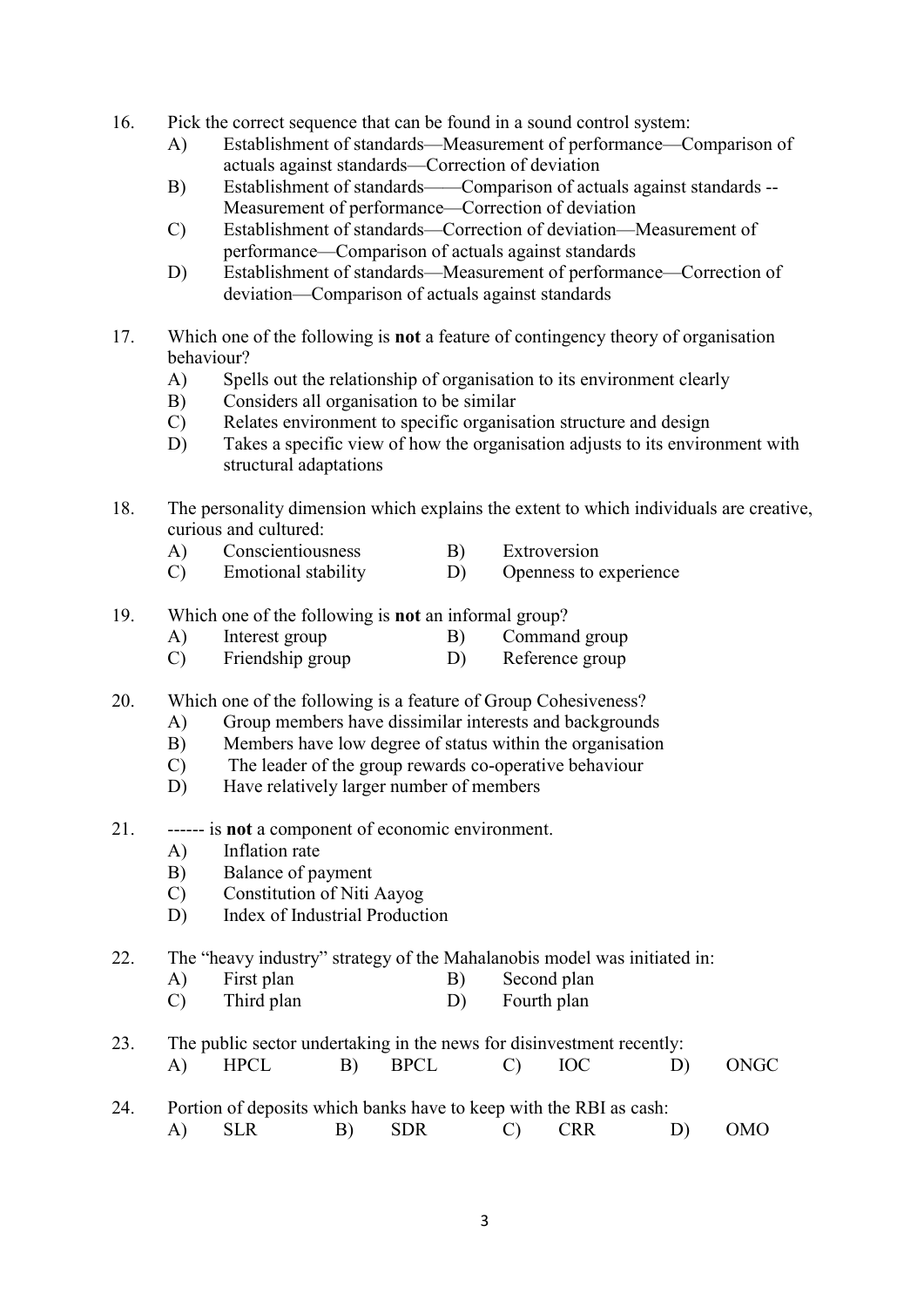- 25. Fiscal deficit stands for:
	- A) Excess of Govt. expenditure over revenue receipts and grants
	- B) Excess of Govt. expenditure over revenue receipts
	- C) Excess of Government's revenue receipts over Government expenditure
	- D) Excess of Government expenditure over revenue receipts, grants and non-debt capital receipts

26. Match the following with reference to the concept of National Income: List I List II

- (i) NNP a) Market value of all final goods and services after providing for Depreciation (ii) GNP b) Total market value of all final goods and services produced in a year
- (iii) NNP at Factor Cost c) Sum of all incomes actually received by all individuals or households during a given year
- (iv) Personal Income d) Sum of all incomes earned by resource suppliers for their contribution to labour, capital and their entrepreneurial ability
- A) i-a; ii-b; iii-d; iv-c B) i-c; ii-a; iii-d; iv-b
- $(C)$  i-b; ii-d; iii-a; iv-c  $(D)$  i-d; ii-a; iii-b; iv-c
- 27. ------ is not a poverty alleviation programme.
	- A) Pradhan Manthri Gramodaya Yojana
	- B) National Social Assistance Programme
	- C) Rajiv Gandhi Garibi Hatavo Yojana
	- D) Jawahar Grama Samridhi Yojana
- 28. The project of Government of India, which dealt with training rural youth for taking up self-employment:
	- A) TRYSEM B) SUME C) SHASU D) SUWE
- 29. Which one of the following cannot be seen as a measure to augment the globalisation process?
	- A) Guaranteeing fiscal discipline
	- B) Protection of Intellectual Property Rights
	- C) Licensing by Government
	- D) Promotion of Foreign Direct Investment
- 30. Which one of the following is not an objective of SEZs?
	- A) Promotion of exports of goods and services
	- B) Development of Infrastructure facilities
	- C) Elimination of import substitution
	- D) Promotion of investment from domestic and foreign sources
- 31. The EXIM policy, which removed physical controls on imports:
	- A) EXIM Policy 1999-2000 B) EXIM Policy 2000-2001
	- C) EXIM Policy 2001-2002 D) EXIM Policy 2002-2007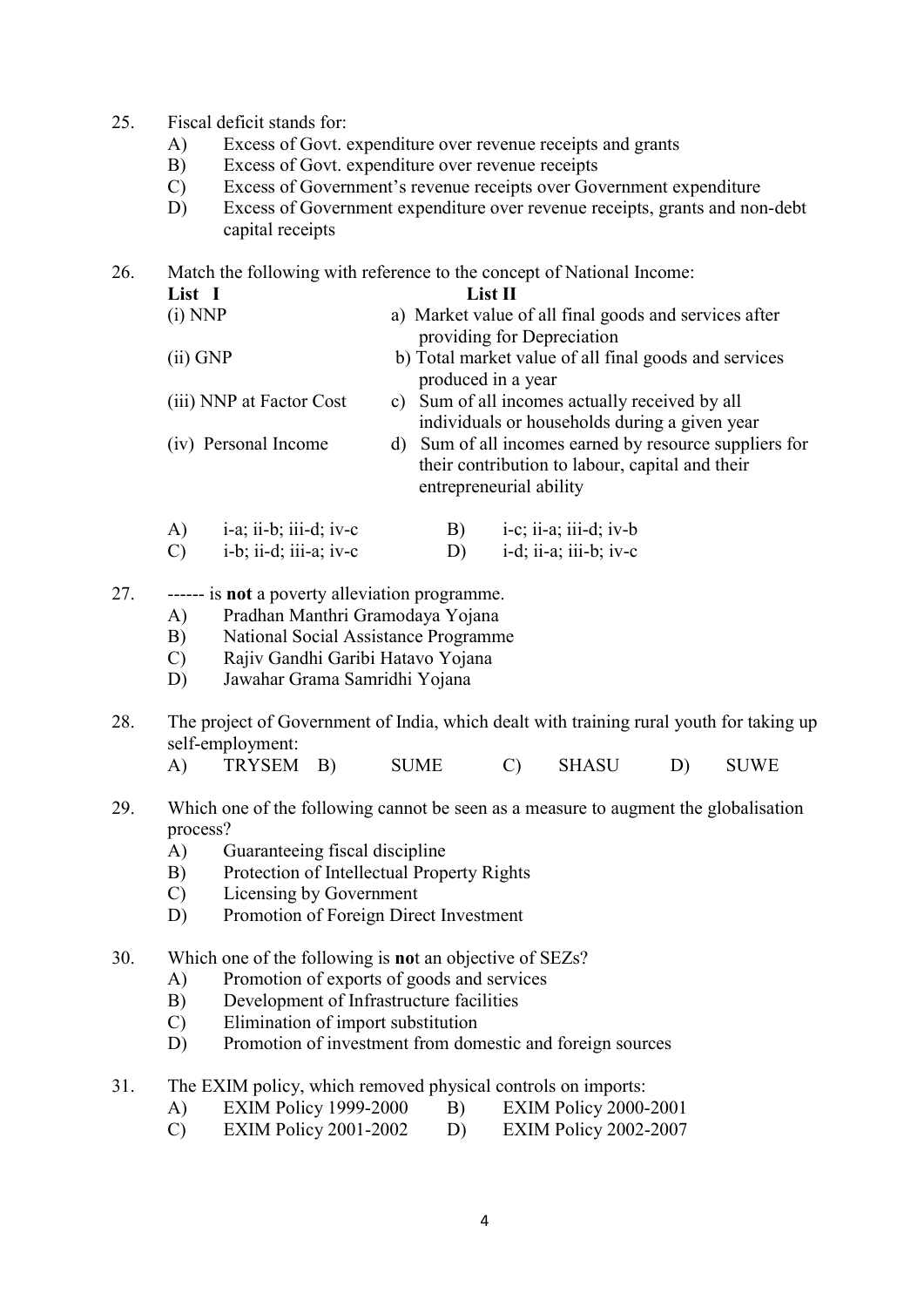| 32. | With regard to international trade, DTA stands for:                                                                   |                                                                         |                        |                       |                                 |          |                                                         |                                                                                 |              |                                                                      |  |  |  |
|-----|-----------------------------------------------------------------------------------------------------------------------|-------------------------------------------------------------------------|------------------------|-----------------------|---------------------------------|----------|---------------------------------------------------------|---------------------------------------------------------------------------------|--------------|----------------------------------------------------------------------|--|--|--|
|     | A)                                                                                                                    | Direct Tax Avoidance                                                    |                        |                       |                                 | B)       | Domestic Tax Area                                       |                                                                                 |              |                                                                      |  |  |  |
|     | $\mathbf{C}$                                                                                                          | Domestic Tariff Area                                                    |                        |                       |                                 | D)       |                                                         | Direct Taxing Agency                                                            |              |                                                                      |  |  |  |
| 33. |                                                                                                                       | known by the name:                                                      |                        |                       |                                 |          |                                                         | An investment in equity of Indian companies through Stock Exchanges in India is |              |                                                                      |  |  |  |
|     | A)                                                                                                                    | <b>GDR</b>                                                              |                        | B)                    | <b>ADR</b>                      |          | $\mathcal{C}$                                           | <b>FDI</b>                                                                      | D)           | <b>FII</b>                                                           |  |  |  |
| 34. | World Bank was established in the year:                                                                               |                                                                         |                        |                       |                                 |          |                                                         |                                                                                 |              |                                                                      |  |  |  |
|     | A)                                                                                                                    | 1945                                                                    |                        | B)                    | 1946                            |          | $\mathcal{C}$                                           | 1948                                                                            | D)           | 1949                                                                 |  |  |  |
| 35. |                                                                                                                       | WTO was created as an embodiment of:                                    |                        |                       |                                 |          |                                                         |                                                                                 |              |                                                                      |  |  |  |
|     | A)                                                                                                                    | Marrakara Rounds<br>Quoto Rounds                                        |                        |                       |                                 | B)<br>D) |                                                         | <b>Uruguay Rounds</b><br>Doha Rounds                                            |              |                                                                      |  |  |  |
|     | $\mathcal{C}$                                                                                                         |                                                                         |                        |                       |                                 |          |                                                         |                                                                                 |              |                                                                      |  |  |  |
| 36. |                                                                                                                       | Match the following:                                                    |                        |                       |                                 |          |                                                         |                                                                                 |              |                                                                      |  |  |  |
|     | (i)                                                                                                                   | Factors which affect the import and export mechanisms                   | a)                     | List II<br><b>SDR</b> |                                 |          |                                                         |                                                                                 |              |                                                                      |  |  |  |
|     |                                                                                                                       | of a country<br>Quota assigned to IMF for supplementing their resources |                        |                       |                                 |          |                                                         |                                                                                 |              |                                                                      |  |  |  |
|     | (ii)                                                                                                                  |                                                                         |                        |                       |                                 |          |                                                         |                                                                                 | b)           | BoT                                                                  |  |  |  |
|     |                                                                                                                       | form of cash, gold or Govt. security                                    |                        |                       |                                 |          |                                                         | (iii) Percentage of deposit a bank is required to maintain in the               | c)           | <b>NTB</b>                                                           |  |  |  |
|     |                                                                                                                       | (iv) Balance between imports and exports of the country                 |                        |                       |                                 |          |                                                         |                                                                                 | $\mathbf{d}$ | <b>SLR</b>                                                           |  |  |  |
|     | A)                                                                                                                    | $i-c$ ; ii-d; iii-a; iv-b                                               |                        |                       | B)                              |          | $i-b$ ; $i\overline{i}$ -a; $i\overline{i}i$ -d; $iv-c$ |                                                                                 |              |                                                                      |  |  |  |
|     | $\mathcal{C}$                                                                                                         |                                                                         | i-c; ii-a; iii-d; iv-b |                       |                                 | D)       |                                                         | $i-c$ ; $i$ <i>i</i> -d; $i$ <i>ii</i> -b; $iv-a$                               |              |                                                                      |  |  |  |
| 37. | The data base which contains geographical database, clip designing database, medical<br>and satellite image database: |                                                                         |                        |                       |                                 |          |                                                         |                                                                                 |              |                                                                      |  |  |  |
|     | A)                                                                                                                    | Spatial database                                                        |                        |                       | B)                              |          |                                                         | Object Oriented database                                                        |              |                                                                      |  |  |  |
|     | $\mathcal{C}$                                                                                                         | Multimedia database                                                     |                        |                       |                                 | D)       |                                                         | Temporal database                                                               |              |                                                                      |  |  |  |
| 38. | Match the following:<br>List I<br>List II                                                                             |                                                                         |                        |                       |                                 |          |                                                         |                                                                                 |              |                                                                      |  |  |  |
|     | (i) Byte                                                                                                              |                                                                         | a)                     |                       |                                 |          |                                                         | A collection of information that is organised so that it can                    |              |                                                                      |  |  |  |
|     |                                                                                                                       |                                                                         |                        |                       |                                 |          |                                                         | easily be accessed, managed and updated                                         |              |                                                                      |  |  |  |
|     | (ii) Record                                                                                                           |                                                                         | b)                     |                       | A related collection of records |          |                                                         |                                                                                 |              |                                                                      |  |  |  |
|     | (iii) File                                                                                                            |                                                                         | c)                     |                       |                                 |          |                                                         | A unit of data such as a record, message header or computer                     |              |                                                                      |  |  |  |
|     |                                                                                                                       | (iv) Database                                                           | d)                     |                       | instruction with fixed size     |          |                                                         |                                                                                 |              | A group of fields within a table that are relevant to specific entry |  |  |  |
|     |                                                                                                                       |                                                                         |                        |                       |                                 |          |                                                         |                                                                                 |              |                                                                      |  |  |  |
|     | A)                                                                                                                    | i-d; ii-c; iii-b; iv-a                                                  |                        |                       |                                 | B)       |                                                         | i-c; ii-d; iii-b; iv-a                                                          |              |                                                                      |  |  |  |
|     | $i-b$ ; $i$ $i-d$ ; $i$ $i$ $i-a$ ; $iv-c$<br>i-d; ii-a; iii-b; iv-c<br>$\mathcal{C}$<br>D)                           |                                                                         |                        |                       |                                 |          |                                                         |                                                                                 |              |                                                                      |  |  |  |
| 39. |                                                                                                                       |                                                                         |                        |                       |                                 |          |                                                         | Identify the one which is <b>not</b> an element of data warehousing:            |              |                                                                      |  |  |  |
|     | Subject orientation<br>A)                                                                                             |                                                                         |                        |                       |                                 | B)       | Time variant                                            |                                                                                 |              |                                                                      |  |  |  |
|     | $\mathcal{C}$                                                                                                         | Volatility                                                              |                        |                       |                                 | D)       | Integration                                             |                                                                                 |              |                                                                      |  |  |  |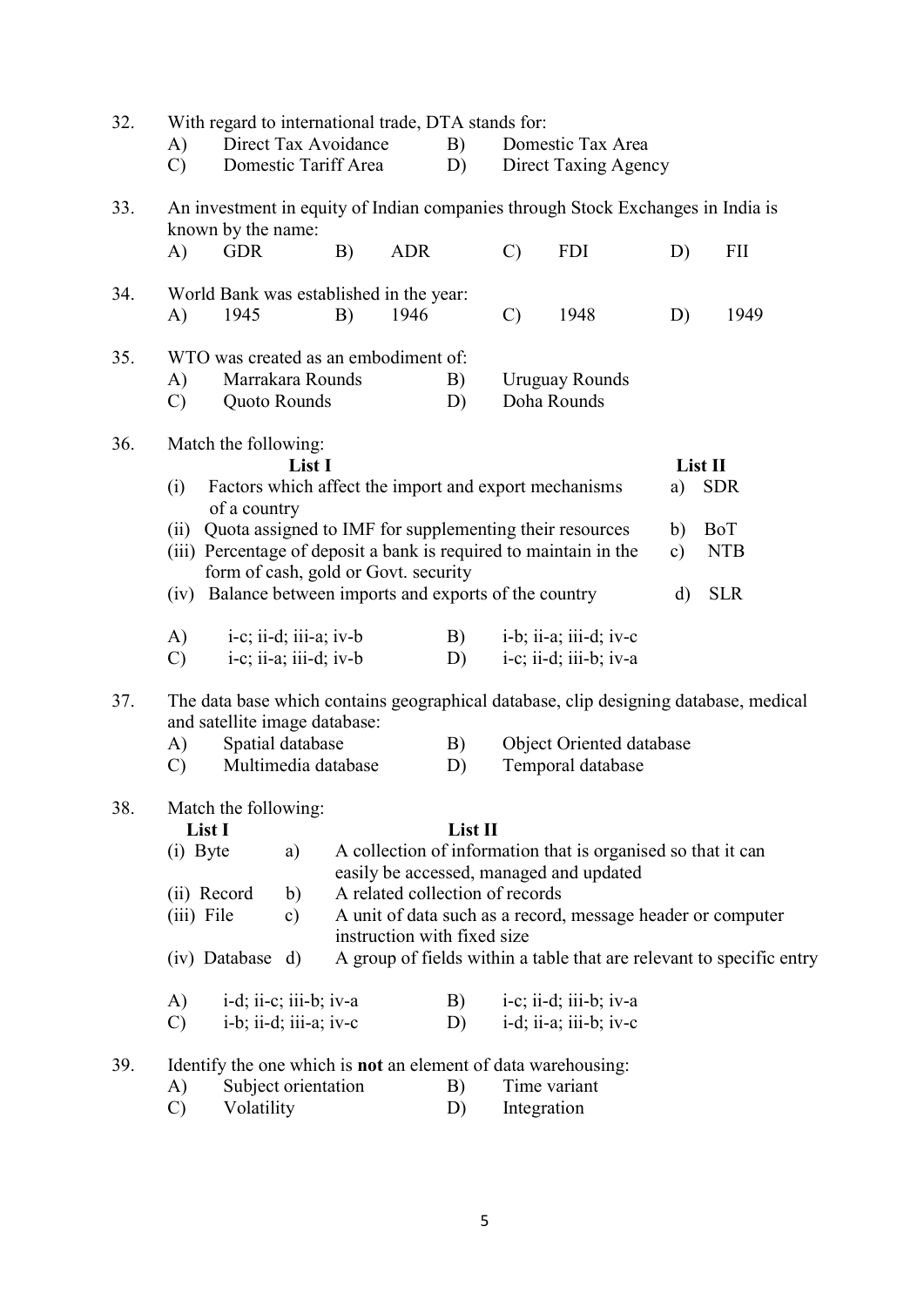| 40. |                                                                          |  |  |  |
|-----|--------------------------------------------------------------------------|--|--|--|
|     | Pick the correct sequence of decision making process from the following: |  |  |  |

- A) Choice—Intelligence—Design—Implementation
- B) Intelligence—Choice—Design—Implementation
- C) Choice—Intelligence—Implementation—Design
- D) Intelligence—Design—Choice—Implementation

41. Given, opening debtors as Rs. 35,000; closing debtors Rs. 42,000; bad debts Rs. 6,000, Collection from debts Rs. 5,10,000 and bills receivable obtained from debtors Rs. 28,000. Then, what will be the credit sales for the period?

- A) Rs. 5,51,000 B) Rs, 5,21,000 C) Rs. 5,00,000 D) Rs. 4,95,000
- 42. Identify the one, which is shown in the debit side of a cash book:
	- A) Trade discount allowed B) Cash discount allowed
	- C) Trade discount received D) Cash discount received

43. For the following states of assertion and reasoning, indicate the most appropriate answer: Assertion: Compensatory errors are generally not revealed by a Trial Balance. Reasoning: Such errors affect only the assets and the liabilities and not expenses and incomes.

- A) I is true and II is false B) I is false and II is true
- C) Both are true D) Both are false
- 44. The fundamental accounting concept behind the treatment of depreciation in the books of accounts:

| Business entity | Going concern |
|-----------------|---------------|
|                 |               |

- C) Materiality D) Accrual
- 45. Date of capitalisation of an asset is effective from the day:
	- A) Asset is available for use B) Asset is received from the supplier
	- C) Supply order is placed D) Asset is put to actual use
- 46. Match the following:

### List I List II

 (i) Ind AS 2 a) Property, Plant and Equipment (ii) Ind AS 7 b) Construction Contracts (iii) Ind AS 11 c) Valuation of Inventory (iv) Ind AS 16 d) Statement of Cash Flows  $\overrightarrow{a}$  ii-c; ii-c; ii-c; ii-c; ii-d; ii-d; ii-d; ii-d; ii-d; ii-d; ii-d; ii-d; ii-d; ii-d; ii-d; ii-d; ii-d; ii-d; ii-d; ii-d; ii-d; ii-d; ii-d; ii-d; ii-d; ii-d; ii-d; ii-d; ii-d; ii-d; ii-d; ii-d; ii-d; ii-d; ii-d; ii

| $i-d$ ; $i1-c$ ; $i11-b$ ; $iv-a$ | B) | $i-b$ ; $i1-d$ ; $i11-a$ ; $i1-c$ |
|-----------------------------------|----|-----------------------------------|
| i-c; ii-d; iii-b; iv-a            | D) | i-b; ii-c; iii-d; iv-a            |

47. State whether the below mentioned statements are true or false:

Statement I: According to Ind AS 18, revenue on account of tuition fee is recognised on straight line basis.

 Statement II: Income of an advertisement company is recognised, when the related advertisement appears before the public

- $(A)$  I is true and II is false B) I is false and II is true
- C) Both are true D) Both are false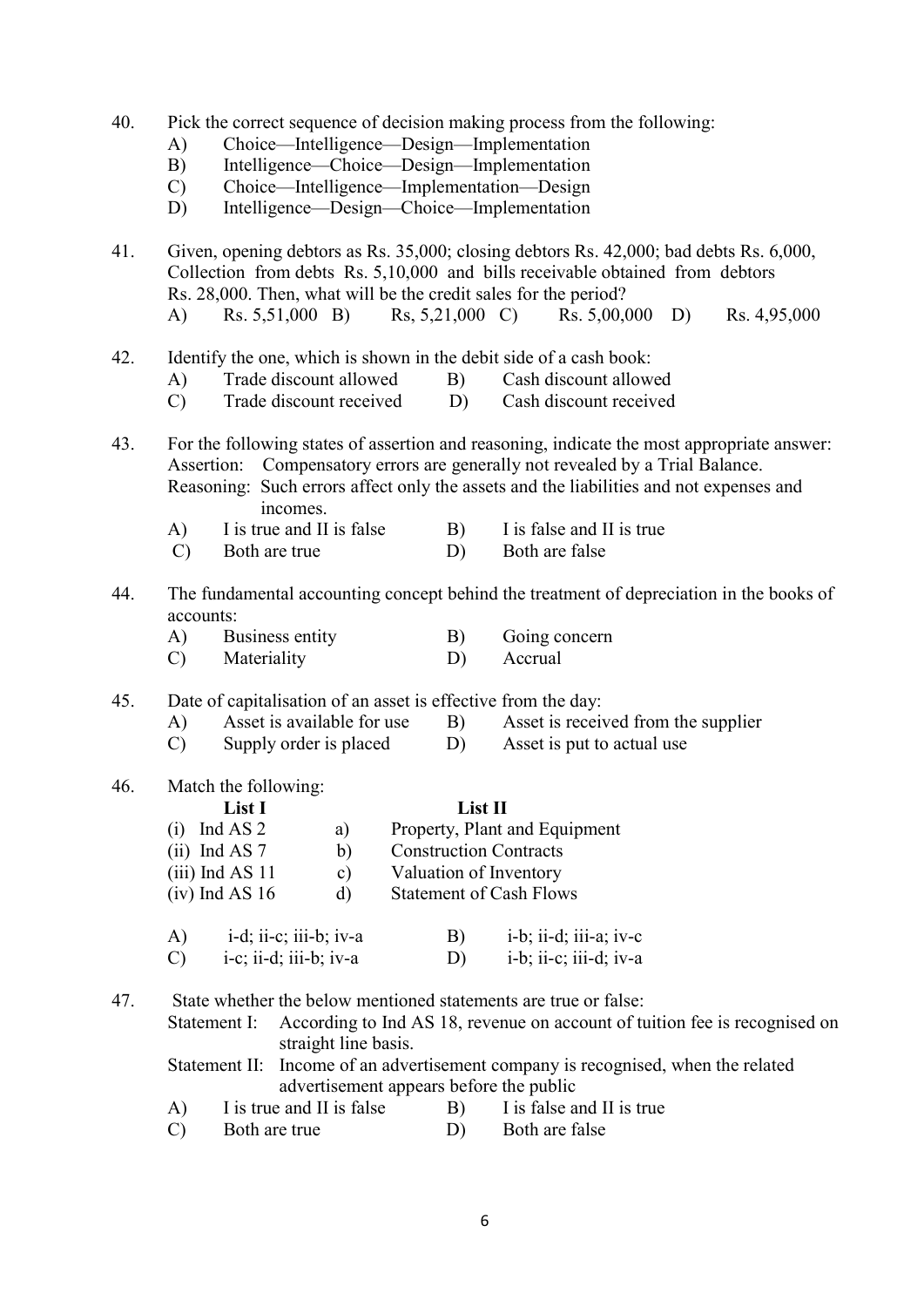- 48. When preference shares are redeemed out of profits, which one of the following amount is transferred to capital redemption reserve account?
	- A) Paid up capital B) Redemption value
	- C) Nominal value D) Subscribed capital
- 49. Intrinsic value method of valuing of shares is also known as:
	- A) Fair value method B) Net present value method
	- C) Book value method D) Net asset value per share method
- 50. Inventory is valued at cost or fair value whichever is less. Which one of the following accounting convention/concept is behind this assumption?
	- A) Matching B) Conservatism
	- C) Dual aspect D) Accounting period
- 51. The expansion of IFRS:
	- A) Indian Financial Reconstruction System
	- B) International Financial Review of Standards
	- C) International Financial Reporting Standards
	- D) International Frauds Reporting System
- 52. Match the following:

List I List II

- (i) One company is wound up to form a new company a) Amalgamation
- (ii) Two or more companies wound upto form a new company b) Absorption (iii) One of more existing companies taken over by another c) Internal Reconstruction
	- existing company
- (iv) An existing company's capital is reduced d) External Reconstruction
- A) i-c; ii-d; iii-b; iv-a B) i-d; ii-b; iii-a; iv-c C)  $i-d$ ;  $i i-c$ ;  $i i i-b$ ;  $i v-a$  D)  $i-d$ ;  $i i-a$ ;  $i i i-b$ ;  $i v-c$
- 53. Which one of the following is not an entry appearing in the profit and loss appropriation account?
	- A) Dividend to equity shareholders
	- B) Dividend to preference shareholders
	- C) Interest on debentures payable
	- D) Corporate Dividend Tax
- 54. If gross profit amounted to Rs. 45,000 and gross profit ratio is 20 %, what will be the cost of goods sold?
	- A) Rs. 90,000 B) Rs. 1, 35,000 C) Rs. 1, 50,000 D) Rs. 1, 80,000
- 55. Formation expense of a company is otherwise known as:
	- A) Deferred revenue expenses B) Legal Charges
	- C) Preliminary expenses D) Miscellaneous expenses

# 56. In the case of reconstruction of a company, balance in realisation account is transferred to:

- A) Equity share capital  $a/c$  B) Profit and Loss  $a/c$
- C) General Reserve a/c D) Equity Shareholders' a/c
- 
- 
- 
-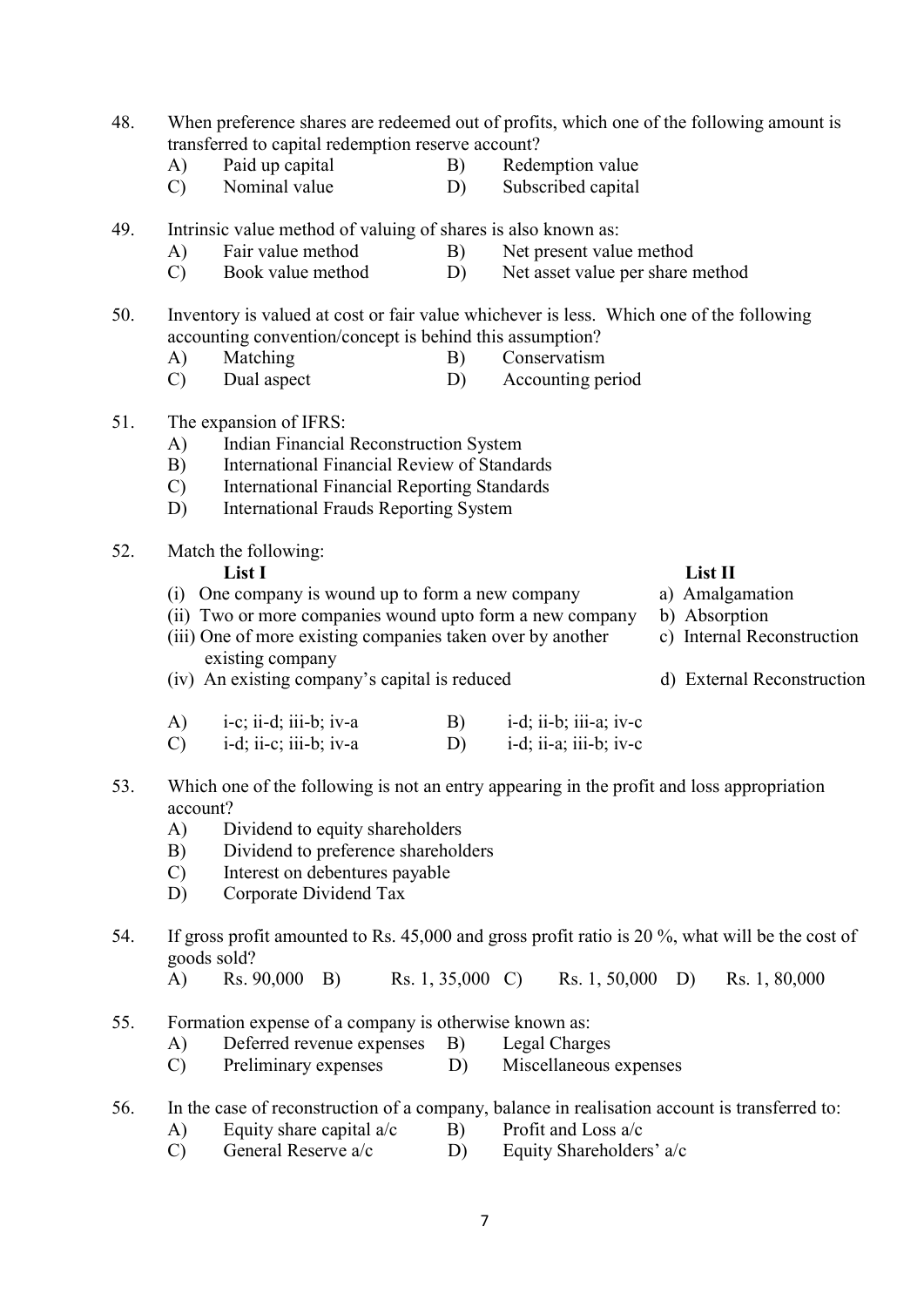| 57. | Naked debentures are otherwise known as:<br>Convertible debentures<br>Unsecured debentures<br>B)<br>A)<br>$\mathcal{C}$<br>Fully secured debentures<br>Redeemable debentures<br>D)                                                                                                                                                                        |                                                                                                                                                                                                                                     |                  |  |                   |                           |              |                                                        |    |               |  |
|-----|-----------------------------------------------------------------------------------------------------------------------------------------------------------------------------------------------------------------------------------------------------------------------------------------------------------------------------------------------------------|-------------------------------------------------------------------------------------------------------------------------------------------------------------------------------------------------------------------------------------|------------------|--|-------------------|---------------------------|--------------|--------------------------------------------------------|----|---------------|--|
| 58. |                                                                                                                                                                                                                                                                                                                                                           | The total of balance sheet will be unaffected under which one of the following<br>circumstances?                                                                                                                                    |                  |  |                   |                           |              |                                                        |    |               |  |
|     | A)<br>$\mathcal{C}$                                                                                                                                                                                                                                                                                                                                       | Issue of bonus shares<br>Buyback of shares                                                                                                                                                                                          |                  |  | B)<br>D)          |                           |              | Issue of right shares<br>Issue of shares at a discount |    |               |  |
| 59. |                                                                                                                                                                                                                                                                                                                                                           | Total capital account of a company stood at Rs. 10,00,000, its average return on capital<br>15 % against a corresponding industry index of 10 %. What will be the value of goodwill<br>based on 5 years' purchase of super profits? |                  |  |                   |                           |              |                                                        |    |               |  |
|     | A)                                                                                                                                                                                                                                                                                                                                                        | $\text{Rs. } 2,00,000 \quad \text{B)}$                                                                                                                                                                                              |                  |  | $Rs. 2,50,000$ C) |                           |              | $Rs. 5,00,000$ D)                                      |    | Rs. 6,00,000  |  |
| 60. | Which one of the following is <b>not</b> an advantage while complying with Accounting<br>Standards?                                                                                                                                                                                                                                                       |                                                                                                                                                                                                                                     |                  |  |                   |                           |              |                                                        |    |               |  |
|     | Uniformity<br>A)<br>B)<br>Subjectivity<br>$\mathcal{C}$<br>D)                                                                                                                                                                                                                                                                                             |                                                                                                                                                                                                                                     |                  |  |                   |                           | Fairness     | Inter-firm comparison                                  |    |               |  |
| 61. | Match the following with regard to classification and types of research:<br>List II<br>List I                                                                                                                                                                                                                                                             |                                                                                                                                                                                                                                     |                  |  |                   |                           |              |                                                        |    |               |  |
|     |                                                                                                                                                                                                                                                                                                                                                           | (i) Preliminary study of an unfamiliar problem                                                                                                                                                                                      |                  |  |                   |                           | a)           | <b>Applied Research</b>                                |    |               |  |
|     |                                                                                                                                                                                                                                                                                                                                                           | (ii) Seeking a solution to a real life problem<br>(iii) Answering questions what is happening                                                                                                                                       |                  |  |                   |                           | b)<br>c)     | Descriptive Research<br><b>Explorative Research</b>    |    |               |  |
|     |                                                                                                                                                                                                                                                                                                                                                           | and why it is happening<br>(iv) Finding facts to explain empirical events                                                                                                                                                           |                  |  |                   |                           | $\mathbf{d}$ | Diagnostic Research                                    |    |               |  |
|     |                                                                                                                                                                                                                                                                                                                                                           | and entities                                                                                                                                                                                                                        |                  |  |                   |                           |              |                                                        |    |               |  |
|     | A)                                                                                                                                                                                                                                                                                                                                                        | $i-c$ ; ii-d; iii-a; iv-b                                                                                                                                                                                                           |                  |  | B)                |                           |              | $i-c$ ; ii-a; iii-d; iv-b                              |    |               |  |
|     | $\mathcal{C}$                                                                                                                                                                                                                                                                                                                                             | $i-b$ ; $i\overline{i}$ -a; $i\overline{i}i$ -d; $iv-c$                                                                                                                                                                             |                  |  | D)                |                           |              | $i-d; ii-c; iii-a; iv-b$                               |    |               |  |
| 62. |                                                                                                                                                                                                                                                                                                                                                           | ----- is not a criteria while editing primary data.                                                                                                                                                                                 |                  |  |                   |                           |              |                                                        |    |               |  |
|     | A)<br>$\mathcal{C}$                                                                                                                                                                                                                                                                                                                                       | Completeness<br>Consistency                                                                                                                                                                                                         |                  |  | B)<br>D)          | Complexity<br>Homogeneity |              |                                                        |    |               |  |
|     |                                                                                                                                                                                                                                                                                                                                                           |                                                                                                                                                                                                                                     |                  |  |                   |                           |              |                                                        |    |               |  |
| 63. | obtained?                                                                                                                                                                                                                                                                                                                                                 | Three fair coins are tossed simultaneously, what is the probability that at least one head is                                                                                                                                       |                  |  |                   |                           |              |                                                        |    |               |  |
|     | A)                                                                                                                                                                                                                                                                                                                                                        |                                                                                                                                                                                                                                     | B) $\frac{2}{4}$ |  |                   | C) $\frac{7}{8}$          |              |                                                        | D) | $\frac{1}{8}$ |  |
| 64. | Among the following statements, which one is correct?<br>Mean, median and mode of a binomial distribution are equal<br>A)<br>B)<br>Mean and variance of a Poisson distribution are equal<br>Mean is larger than median of a Normal distribution<br>$\mathcal{C}$<br>Both Binomial and Poisson distributions are continuous probability distribution<br>D) |                                                                                                                                                                                                                                     |                  |  |                   |                           |              |                                                        |    |               |  |
| 65. | Sampling technique which specify that the sample should contain representation in the same<br>proportion as in population:<br>Judgement sampling<br>B)<br>Snowball sampling<br>A)<br>Quota sampling<br>Cluster sampling<br>$\mathcal{C}$<br>D)                                                                                                            |                                                                                                                                                                                                                                     |                  |  |                   |                           |              |                                                        |    |               |  |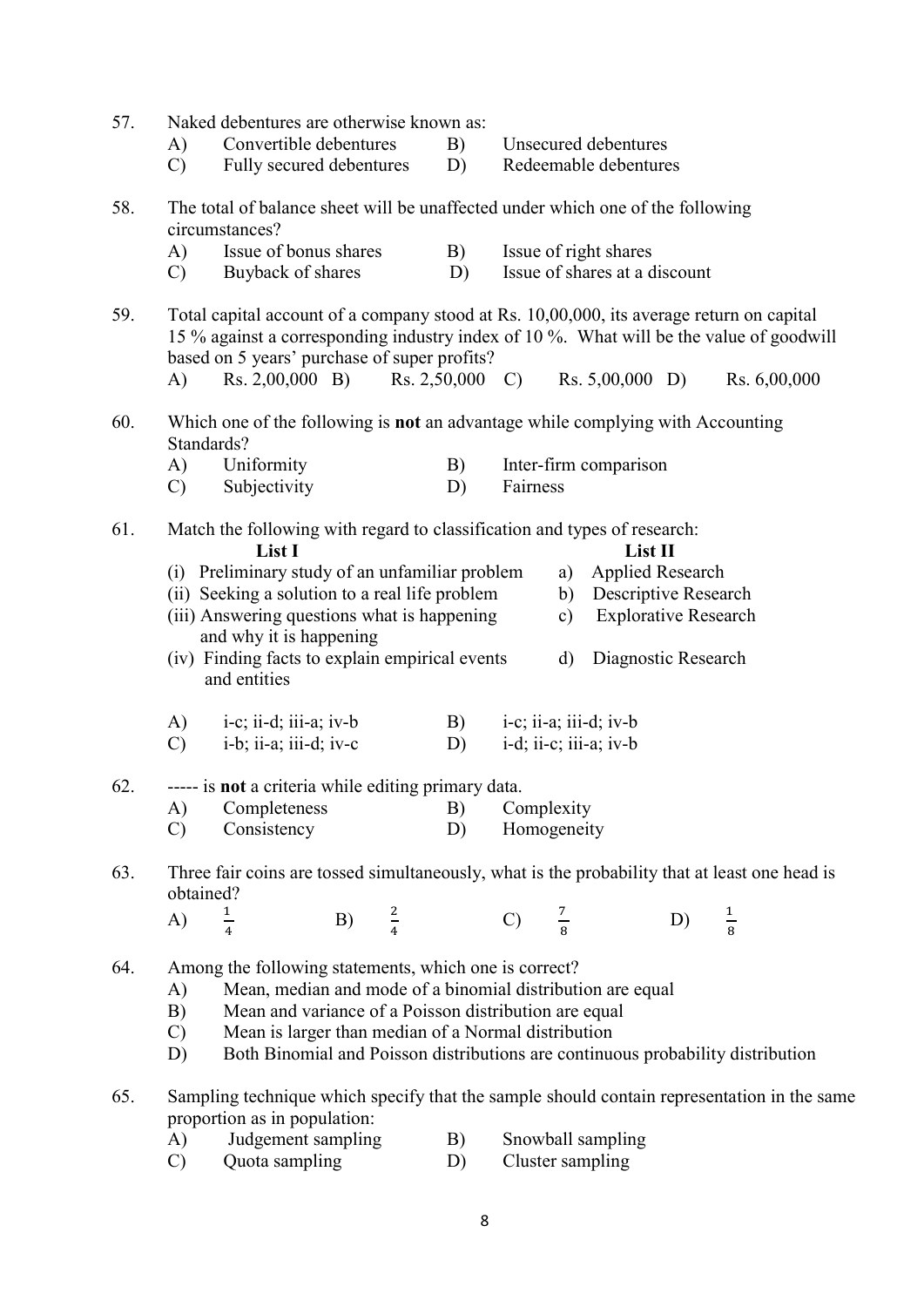66. State whether the following statements are true or false: Statement I: Rejecting a null hypothesis when it is true is known as Type II error. Statement II: Accepting a null hypothesis which is false is known as Type I error.

- $(A)$  I is true and II is false B) I is false and II is true
- C) Both are true D) Both are false
- 67. The significance level is the probability based on the assumption that:
	- A) H<sub>0</sub> is true B) H<sub>0</sub> is false
	- C) Population mean is known D) Population variance is known
- 68. In carrying out a chi-square test of independence of categorised data, one can use all, except one of the following:
	- A) Observed frequencies
	- B) Expected frequencies
	- C) Total number of rows and columns
	- D) An estimate of population variance
- 69. A value obtained from data for a certain parameter of the assumed model or a forecast value obtained from the model is known as:
	- A) Dependent variable B) Estimate
	- C) Independent variable D) Response variable

### 70. Likert Scale is an example of:

- A) Summative model B) Multi-Dimensional scaling
- C) Interval scaling D) Semantic Differential scaling
- 71. Tests of hypotheses which deal with population parameters are called:
	- A) Randomness tests B) Non-randomness tests
	- C) Parametric tests D) Non-parametric tests
- 72. Which one of the following is not a valid assumption for regression analysis?
	- A) Relation between the variable is linear
	- B) The dependent variable is a non-random variable
	- C) The dependent variable follows a normal distribution
	- D) The independent variable is fixed and is non-random
- 73. The mean and standard deviation of a data set are 12 and 3 respectively. If every observation in the data set is decreased by 2 then the coefficient of variation of the resulting data set will be:
- A) 25% B) 30% C) 50% D) 10%
- 74. A box contain 2 white, 3 blue and 5 green balls. Three balls are drawn in succession with replacement. The probability that all the time the ball so drawn is a green one is:

A) 
$$
\frac{1}{2}
$$
 \t\t B)  $\frac{1}{8}$  \t\t C)  $\frac{1}{5}$  \t\t D)  $\frac{5}{125}$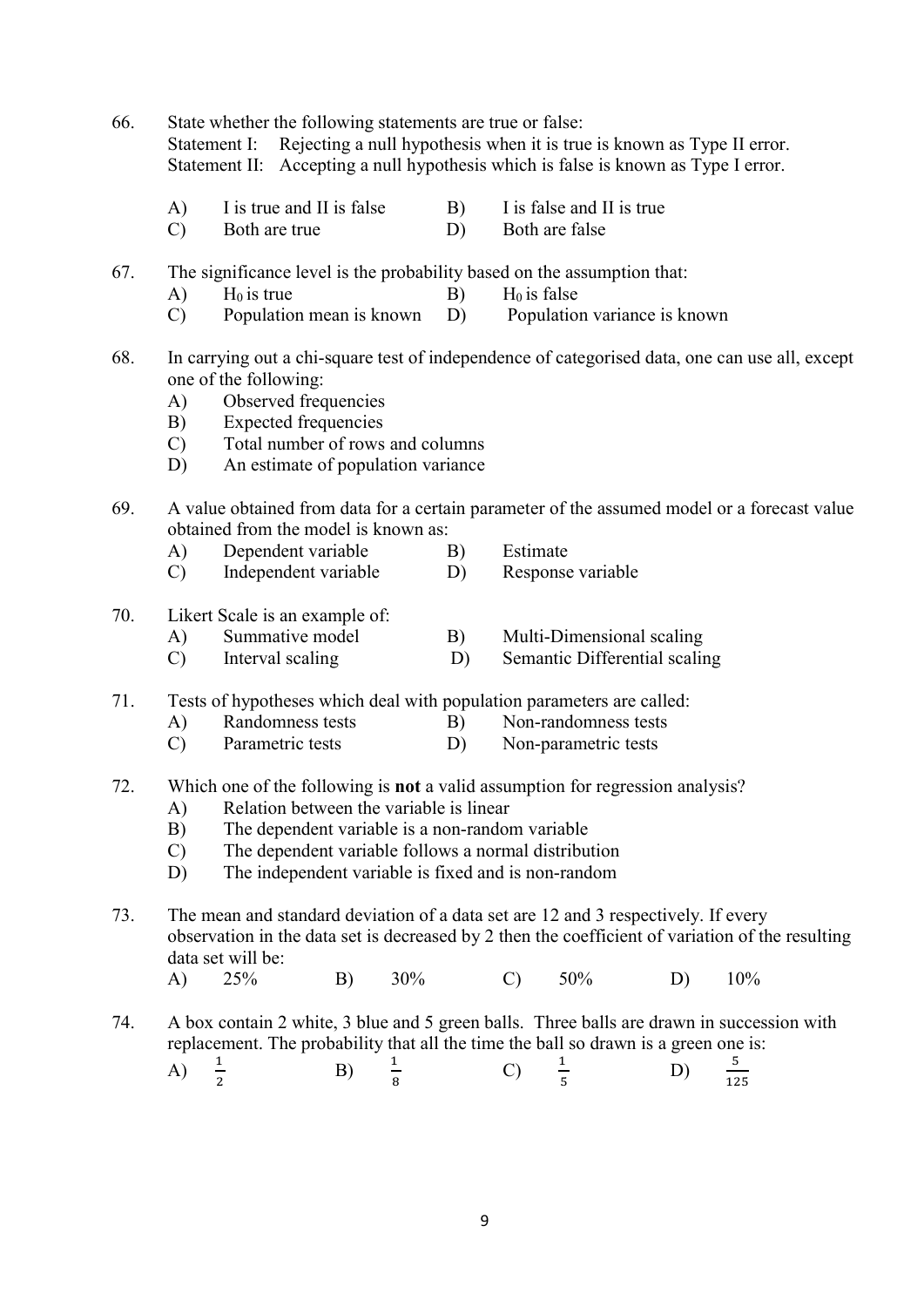- 75. For a one tailed test of hypothesis with a level of confidence of 95 %, the acceptance region shall fall:
	- A) To the left of the positive critical value
	- B) To the right of the negative critical value
	- C) A or B above
	- D) Between A and B above
- 76. Which one of the following is not a property of an experiment as used in probability theory?
	- A) There are two or more outcomes of each experiment
	- B) The probability of all possible outcome shall be the same
	- C) It is possible to specify the outcomes in advance
	- D) There is uncertainty about the outcomes
- 77. A dummy activity is introduced in a PERT network:
	- A) When two or more activities share the same ending node
	- B) When two or more activities share the starting node
	- C) When A and B occurs simultaneously
	- D) None of these
- 78. In order to constitute a basic feasible solution in a transportation problem, the minimum number of allocations in a matrix have 'm' rows and 'n' columns is:
- A)  $m+n$  B)  $m+n+1$  C)  $m+n-1$  D)  $m \times n$
- 79. In a linear programming problem all the corner points formed by the points of intersection of lines representing the constraints:
	- A) Satisfy the optimal criteria
	- B) Satisfy the basic criteria
	- C) Correspond to unbounded solution
	- D) Show that there is degeneracy problem

### 80. Match the following:

# List I List II

- (i) Cycling a) Circle formed in a network diagram (ii) Dangling b) Situation where demand is greater than availability (iii) Degeneracy c) Re-entering of a variable which is already replaced (iv) Unbounded problem d) Not satisfying basic feasibility criteria A) i-c; ii-a; iii-d; iv-b B) i-d; ii-a; iii-c; iv-b C) i-d; ii-a; iii-b; iv-c D) i-b; ii-a; iii-d; iv-c
- 81. Who among the following is not a part of marketing mix? A) Retailers B) Customers C) Wholesalers D) None of these 82. The phase in the product life cycle which normally lasts longer, when compared to other phases is------. A) Introduction B) Growth C) Maturity D) Decline
- 83. Low initial price fixed for making an entry into the market is known as:
	- A) Skimming price B) Cost plus pricing
	- C) Break even pricing D) Penetration pricing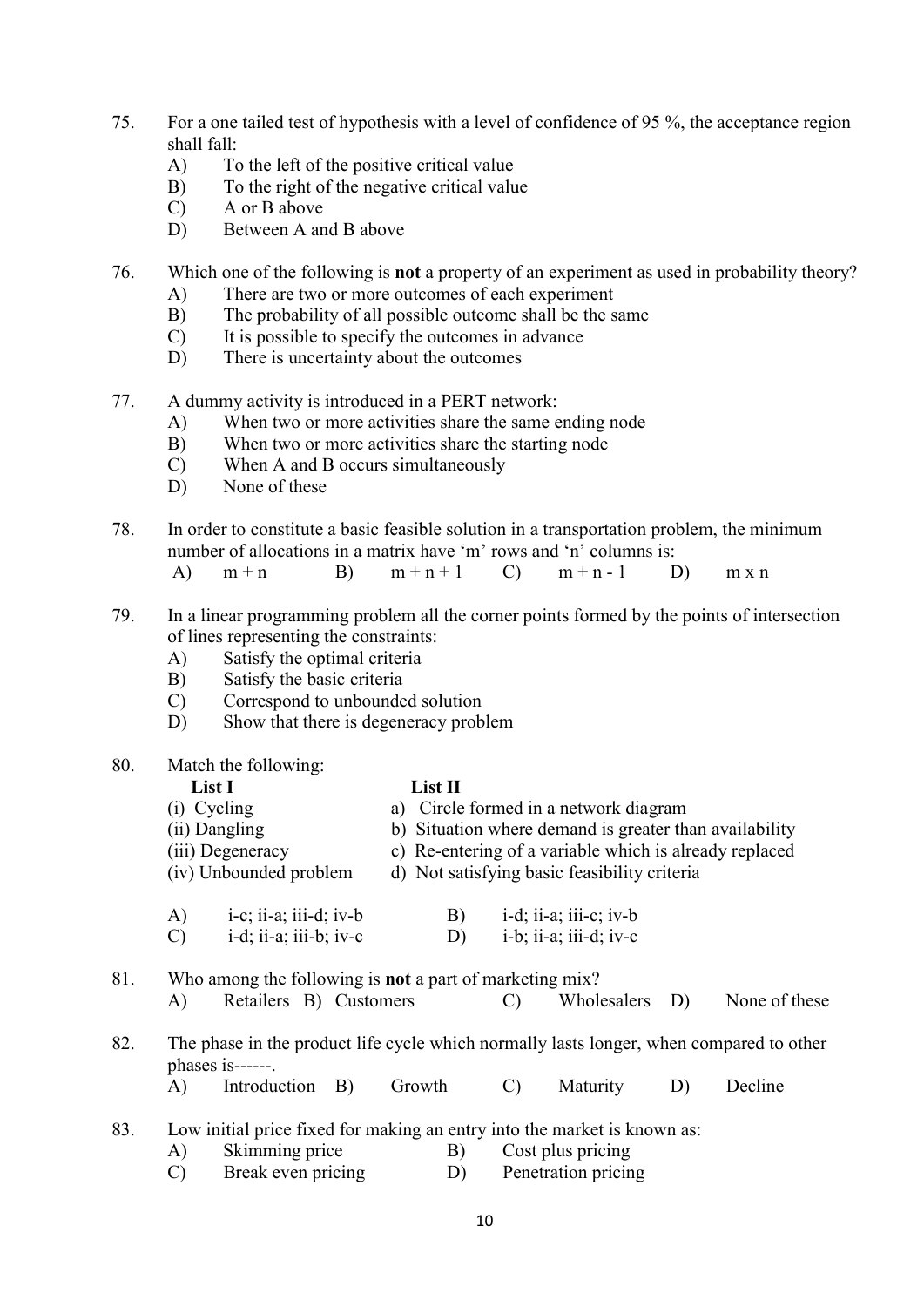- 84. ------- is **not** part of an enterprise's micro environment.
	- A) Suppliers B) Competitors<br>
	C) Govt. Regulators D) Customers
	- C) Govt. Regulators D)
- 85. Indicate whether the following statements are true or false:
	- Statement I: Time value of money signifies that the value of a unit of money remains unchanged during different time periods.

 Statement II: Either compounding or discounting techniques can be used to make heterogeneous cash flows comparable.

- A) I is true and II is false B) I is false and II is true
- C) Both are true D) Both are false
- 86. Which one of the following explains the scope of financial management well?
	- A) Procurement and effective utilisation of funds
	- B) Procurement of finance only
	- C) Expenditure of funds only
	- D) Safe custody of funds only
- 87. The basic objective of financial management is:
	- A) Maximise shareholders' wealth
	- B) Maximise profit of the enterprise
	- C) Comply with financial propriety
	- D) Eliminate frauds and embezzlement
- 88. If 'r' is the rate at which money value depreciates the discount factor of an asset for 'n' years can be obtained by: A)  $1/(1+r)$  B)  $1/(1+r)^n$  C)  $1/r$  D)  $1/r^n$
- 89. If the required rate of return of investors is 14 %, the expected dividend for next year Rs. 2.50 and the investors expect the earnings/dividends to grow at 12 %, what will be the price of the shares as on today? A) Rs. 100 B) Rs. 120 C) Rs, 125 D) Rs. 150
- 90. Which one of the following will not result in an increase in IRR (keeping all other variables constant)?
	- A) Increase in cash outflow B) Decrease in cash inflow
	- C) Increase in cash inflow D) Decrease in salvage value of the asset

# Answer questions 91 to 94 using the following facts:

 Initial cash outflow of the project Rs. 8,00,000; conventional cash inflows per annum for five years Rs.3,00,000; cost of capital 12 % p.a; present value of an annuity  $\omega$  12% for 5 years comes to 6.353.

- 91. What will be the project's NPV? A) Rs. 9,05,900 B) Rs. 9,10,200 C) Rs. 9,16,500 D) Rs. 9,20,800
- 92. What will be the profitability index of the project? A) 2.62 B) 6.5 C) 19.06 D) 22.86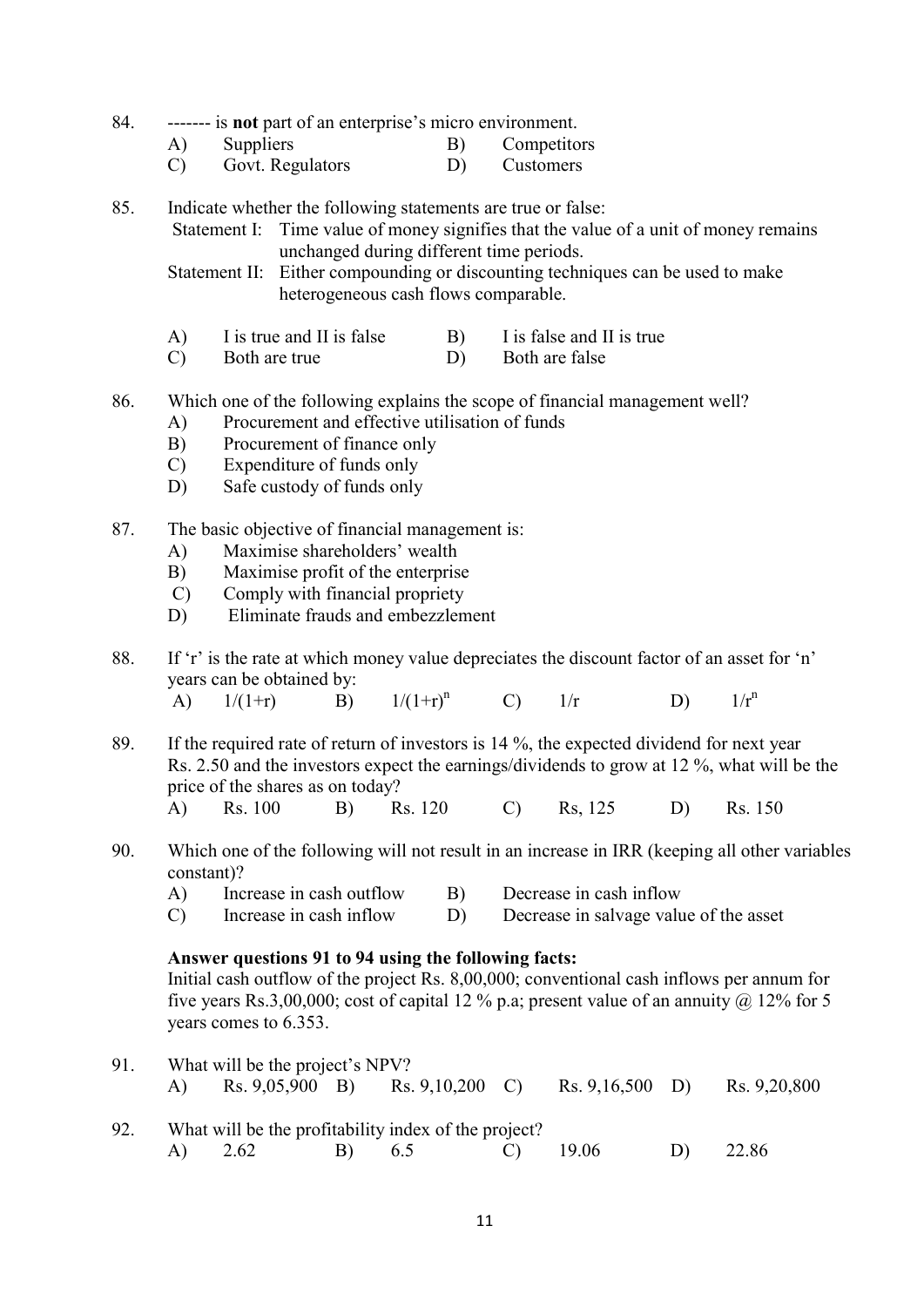- 93. What will be the discounted post pay back return? A) Rs. 8,95,900 B) Rs. 9,10,200 C) Rs, 9,16,500 D) Rs, 9,05,900
- 94. The project's IRR will be:
	- A) equal to  $12\%$  B) greater than  $12\%$

C) less than 12% D) cannot say with the given information

- 95. If a company has issued 11 % perpetual debt at a premium of 10, when the corporate tax rate applicable to it is 25 %, what will be its after tax cost of debt? A) 7.50 % B) 8.25 % C)  $10\%$  D)  $11\%$
- 96. Which one of the following is deducted from operating cycle to determine cash cycle of a manufacturing enterprise?
	- A) Raw material holding period
	- B) Finished goods holding period
	- C) Receivable conversion period
	- D) Creditors payable period
- 97. With reference to Net Operating Income approach, an increase in debt-equity ratio will result into:
	- A) Decrease in financial risk of equity shareholders
	- B) Increase in financial risk of equity shareholders
	- C) Either an increase or decrease in financial risk equity shareholders
	- D) Neither an increase nor a decrease in financial risk equity shareholders
- 98. "Market value of a share is equal to the present value of future streams of dividends". Who among the following is associated with this theory of dividend? A) Modigliani B) Miller C) Gordon D) Walter
	-
- 99. Match the following with reference to leverage effect on an enterprise:

| List I                  | List II                                                                                  |
|-------------------------|------------------------------------------------------------------------------------------|
| (i) Financial BEP       | a) Not being able to cover fixed financial costs by a firm                               |
| (ii) Financial risk     | b) EBIT level beyond which benefits of financial leverage                                |
|                         | accrues with respect to EPS                                                              |
|                         | (iii) Operating leverage c) Level of EBIT which is equal to firm's fixed financial costs |
| (iv) Indifference point | d) Causes due to fixed operating expenses in a firm                                      |
|                         |                                                                                          |

- A)  $i-d; ii-c; iii-a; iv-b$  B)  $i-c; ii-a; iii-d; iv-b$  $(C)$  i-b; ii-a; iii-d; iv-c  $(D)$  i-c; ii-d; iii-a; iv-b
- 100. Which one of the following arguments does not support the concept of 'optimum capital structure'?
	- A) At this level WACC is maximum
	- B) At this level value of the firm is maximum
	- C) The value of the firm is determined by investment decisions alone
	- D) Combination of debt and equity results in maximum value of the firm
- 101. If sales are Rs. 4,00,000; fixed costs Rs. 1,20,000 and PV ratio 40%; amount of profit will be:
	- A) Rs. 20,000 B) Rs. 30,000 C) Rs. 40,000 D) Rs. 60,000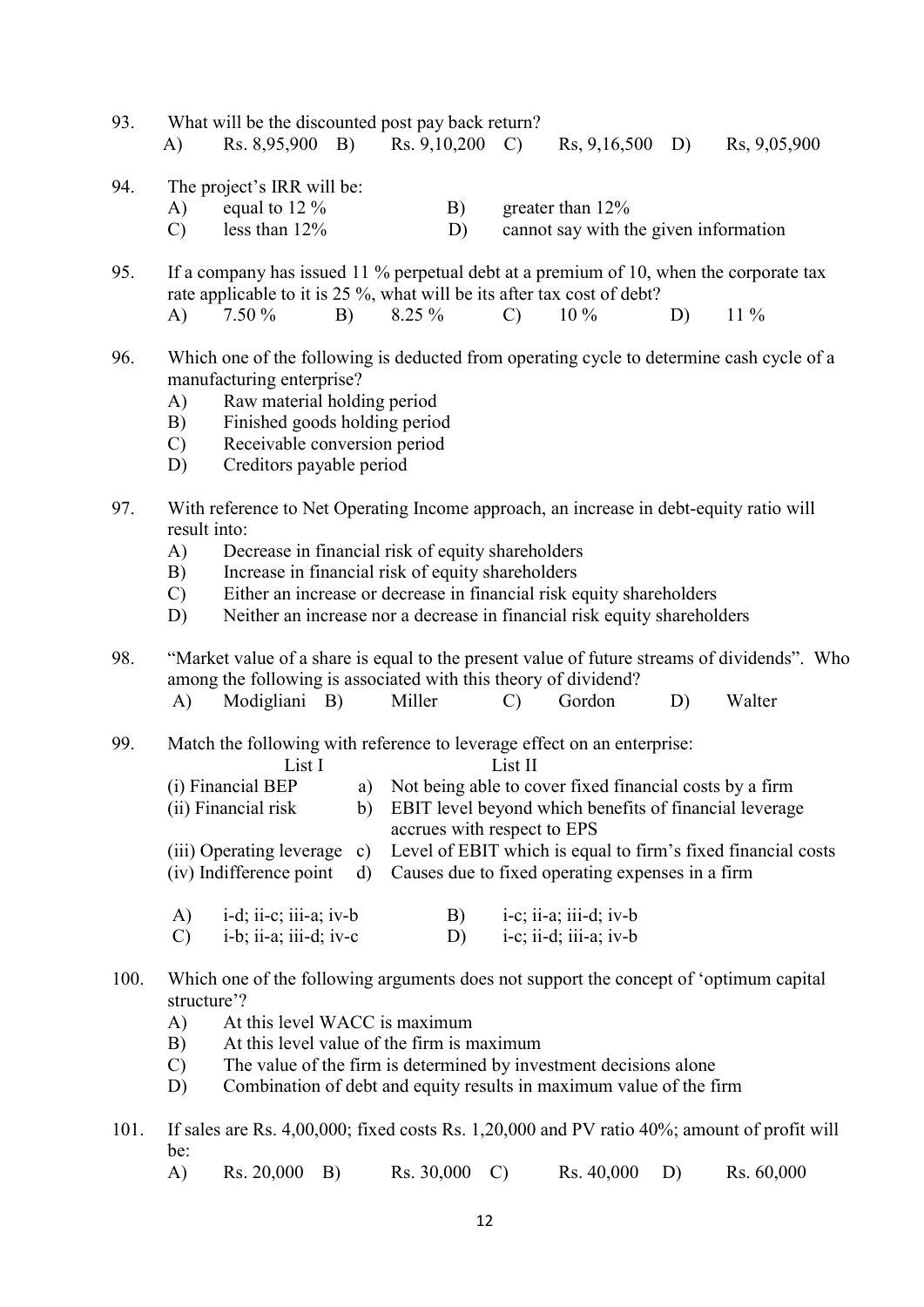102. Given profit as Rs. 60,000 and PV ratio as 20 %, then what will be the margin of safety?

- 
- 
- A) Rs. 2,00,000 B) Rs. 3,00,000<br>C) Rs. 4,00,000 D) Cannot be fo  $D$  Cannot be found as data is insufficient
- 103. Change in profit / change in sales gives:<br>A) PV ratio B)
	- A) PV ratio B) Breakeven ratio
	- C) Margin of safety ratio D) Profit ratio

104. Pick the one which is an imputed cost from the following:

- A) salary to staff B) salary to proprietor
- C) rent payable D) depreciation
- 105. The distinction between joint products and by products is largely dependent upon:
	- A) Discretion of management
	- B) The cost incurred upto point of split off
	- C) The cost incurred for further processing
	- D) Market value of the products

# Read the following for answering questions 106 to 108.

 Given that units introduced in a particular process is 1000 kg. Total cost of the process including raw material amounted to Rs. 12,200. Normal loss expected is 10 % and scrap value obtained will fetch a value  $\omega$  Rs. 2 per kg. Actual output obtained in the process is 920 units.

| 106. | What will be the abnormal gain units in the process?                                                                                                     |                                                                                                                                                                                                                                                                                         |    |           |          |                                                                                                                                                                                                     |           |    |                                                                                                      |  |  |  |
|------|----------------------------------------------------------------------------------------------------------------------------------------------------------|-----------------------------------------------------------------------------------------------------------------------------------------------------------------------------------------------------------------------------------------------------------------------------------------|----|-----------|----------|-----------------------------------------------------------------------------------------------------------------------------------------------------------------------------------------------------|-----------|----|------------------------------------------------------------------------------------------------------|--|--|--|
|      | A)                                                                                                                                                       | 100 units                                                                                                                                                                                                                                                                               | B) |           | 80 units |                                                                                                                                                                                                     | 50 units  | D) | 20 units                                                                                             |  |  |  |
| 107. | What is the value of abnormal gain to be debited in process accounts?                                                                                    |                                                                                                                                                                                                                                                                                         |    |           |          |                                                                                                                                                                                                     |           |    |                                                                                                      |  |  |  |
|      | A)                                                                                                                                                       | Rs. 1,333                                                                                                                                                                                                                                                                               | B) | Rs. 2,667 |          | $\mathcal{C}$                                                                                                                                                                                       | Rs. 3,937 | D) | Rs. 5,267                                                                                            |  |  |  |
| 108. |                                                                                                                                                          | What is the amount to be transferred to costing profit and loss account on account of<br>abnormal gain?                                                                                                                                                                                 |    |           |          |                                                                                                                                                                                                     |           |    |                                                                                                      |  |  |  |
|      | A)                                                                                                                                                       | Rs. 2,667                                                                                                                                                                                                                                                                               | B) | Rs. 2,717 |          | $\mathcal{C}$                                                                                                                                                                                       | Rs, 2,627 | D) | Rs. 2,757                                                                                            |  |  |  |
| 109. | (i)<br>(ii)<br>(iii)<br>(iv)<br>A)<br>$\mathcal{C}$                                                                                                      | Match the following regarding apportionment of overheads:<br>List I<br>Supervision charges<br>Rent of building<br>Stores overhead<br>Electricity charges<br>$i-c$ ; $i$ <i>i</i> -a; $i$ <i>i</i> $i$ -d; $iv-b$<br>B)<br>$i-b$ ; $i\overline{i}$ -a; $i\overline{i}i$ -d; $iv-c$<br>D) |    |           |          | List II<br>a) Floor area occupied<br>b) Light points<br>c) Number of workers<br>d) Number of requisitions handled<br>i-d; ii-a; iii-b; iv-c<br>$i-c$ ; $i$ <i>i</i> -d; $i$ <i>i</i> $i$ -a; $iv-b$ |           |    |                                                                                                      |  |  |  |
| 110. | A)                                                                                                                                                       | 30 hours and wage rate is Rs. 10 per hour?<br>Rs. 450                                                                                                                                                                                                                                   | B) | Rs. 400   |          | $\mathcal{C}$                                                                                                                                                                                       | Rs. 375   | D) | What will be the total wages under Rowan plan, if time allowed is 40 hours; time taken is<br>Rs. 350 |  |  |  |
| 111. | Which one of the following is <b>not</b> a reason for abnormal idle time?<br><b>Strike</b><br>A)<br>B)<br>Machine setting up time<br>D)<br>$\mathcal{C}$ |                                                                                                                                                                                                                                                                                         |    |           |          | Power failure<br>Breakdown of machinery                                                                                                                                                             |           |    |                                                                                                      |  |  |  |